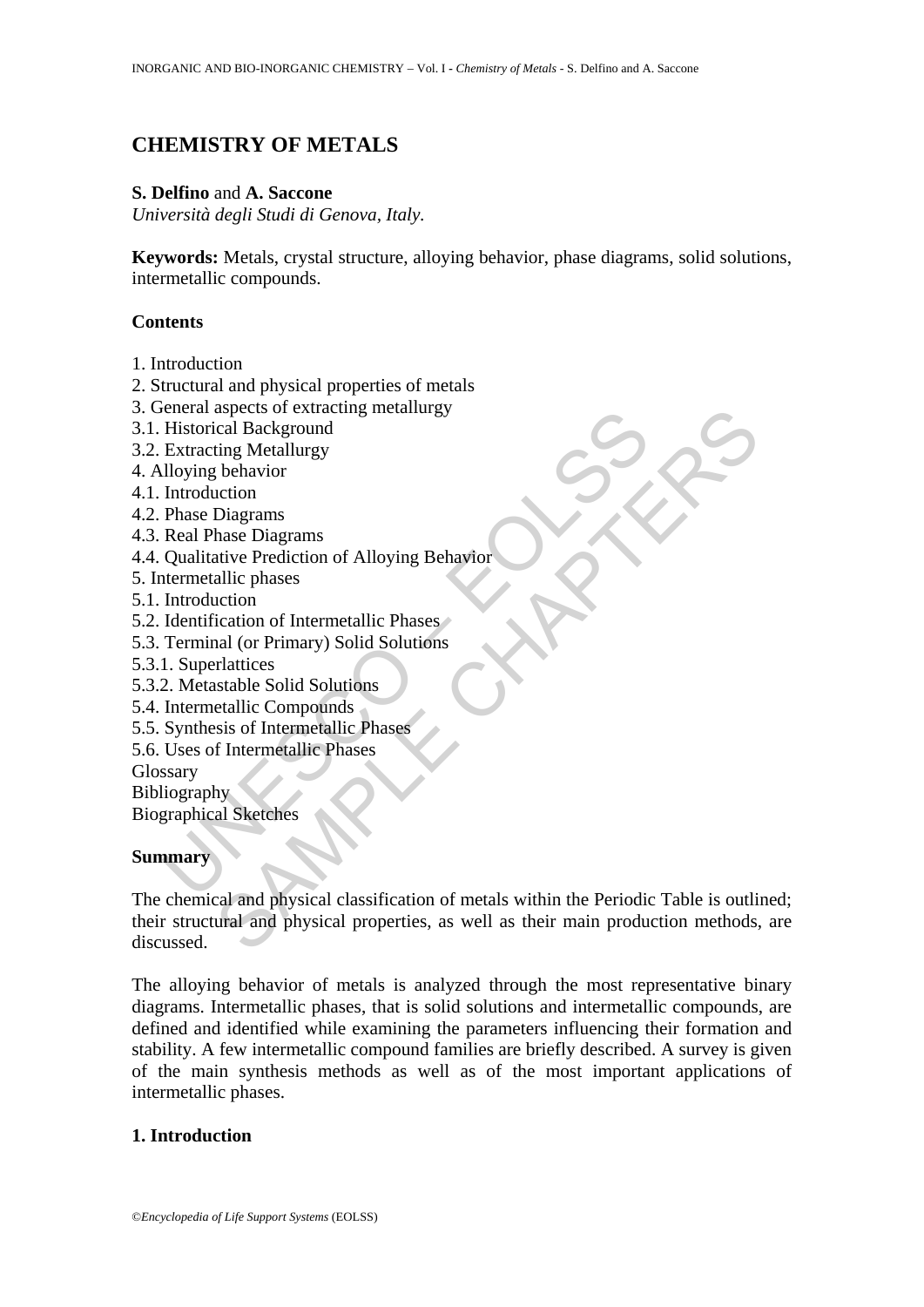Whether a particular element is a metal or not depends on certain of its properties. Which property or combination of properties defines a metal? To the chemist an element is a metal if its oxide reacts with acids to give salts, even though the chemical classification is rigorously applicable only to the elements of the main groups of the Periodic Table. Elements of blocks d and f are in any case considered metals. To the physicist an element is a metal if it displays good electrical conductivity, which decreases with increasing temperature. This criterion encompasses metals that are as different as sodium and gold.

In a borderline behavior with respect to electrical conductivity (B<br>es, even though with some differences, semi-metals are arranged<br>des block p. Elerline behavior with respect to electrical conductivity (B, Si, etc.): In though with some differences, semi-metals are arranged along a line w<br>ck p. In the Periodic Table reported in Figure 1 metals are positioned to the left, while to the right are the non-metals. Elements presenting borderline chemical behavior between the metals and the non-metals (for example semi-metals Be and Al whose oxides have an amphoteric character) are highlighted in Figure 1a, while Figure 1b highlights elements with a borderline behavior with respect to electrical conductivity (B, Si, etc.). In both cases, even though with some differences, semi-metals are arranged along a line which divides block p.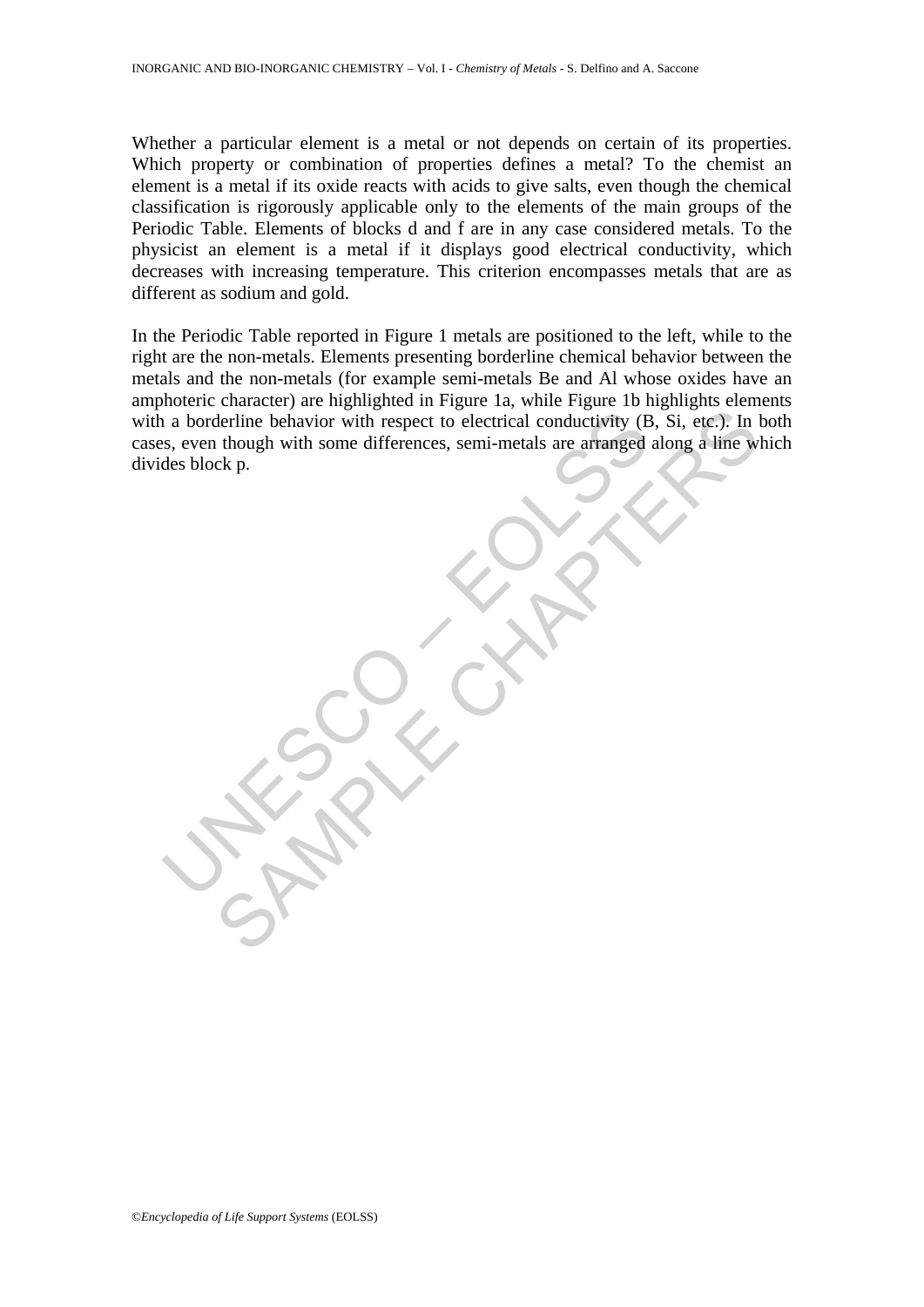| 1                       | S                | 3           | 4  | 5              | 6           | 7           | 8               | 9     | 10 | 11               | 12          | 13                 | 14                         | 15               | 16         | 17             | 18 |
|-------------------------|------------------|-------------|----|----------------|-------------|-------------|-----------------|-------|----|------------------|-------------|--------------------|----------------------------|------------------|------------|----------------|----|
| $\, {\rm H}$            |                  |             |    |                |             |             |                 |       |    |                  |             |                    |                            |                  |            |                | He |
| Li                      | Be               |             |    |                |             |             |                 |       |    |                  |             | B                  | C                          | $_{\rm N}$       | 0          | ${\bf F}$      | Ne |
| Na                      | Mg               |             |    |                |             |             |                 |       |    |                  |             | ÁÉ                 | Si                         | P                | S          | $_{\rm cl}$    | Ar |
| K                       | Ca               | Sc          | Ti | V              | $_{\rm Cr}$ | Mn          | Fe              | Co    | Ni | cu               | Zn          | Ga                 | Ge                         | As               | Se         | Br             | Kr |
| Rb                      | $S_{\mathbf{r}}$ | Υ           | Zr | Nb             | Mo          | Tc          | Ru              | Rh    | Pd | Ag               | $^{cd}$     | In                 | $\sqrt{\operatorname{Sn}}$ | SЪ               | Te         | I              | Xe |
| $\mathbf{c}_\mathbf{s}$ | Ba               | La          | Hf | Ta             | ₩           | Re          | $0\,\mathrm{s}$ | Ir    | Pt |                  | $Au$ Hg     | Tl                 | Pb                         | Bi               | Po         | At             | Rn |
| $\mathbf{F}\mathbf{r}$  | Ra               | Ac          |    |                |             |             |                 |       |    |                  |             |                    |                            |                  |            |                |    |
|                         |                  |             |    | Ce             | Pr          | $_{\rm Nd}$ |                 | Pm Sm | Eu | Gd               | Tb          | Dy                 | $_{\rm Ho}$                | Er               | Tm Yb      |                | Lu |
|                         |                  |             |    | Th             | Pa          | U           | $N_{\rm P}$     | Pu    |    | Am Cm Bk         |             | Cf                 | $E_{\rm S}$                | $F_{\mathbf{m}}$ | Md         | N <sub>O</sub> | Lr |
| $\mathbf 1$             | S                | 3           |    | 5              | 8           | 7           | 8               | 9     | 10 | 11               | 12          | 13                 | 14                         | 15               | 16         | 17             | 18 |
| н                       |                  |             |    |                |             |             |                 |       |    |                  |             |                    |                            |                  |            |                | He |
| Li                      | Be               |             |    |                |             |             |                 |       |    |                  |             | $\mathbf{\hat{B}}$ | C                          | N                | $\bf{0}$   | F              | Ne |
| Na                      | Mg               |             |    |                |             |             |                 |       |    |                  |             | Al                 | Si                         | P                | S          | C1             | Aг |
| $\mathbbm{K}$           | Ca               | $_{\rm Sc}$ | Ti | V              | $_{\rm Cr}$ | Mn          | Fe              | Co    | Ni | cu               | Zn          | Ga                 |                            | GelAs            | Se         | Br             | Кr |
| Rb                      | $S_{\mathbf{r}}$ | Y           | Zr | N <sub>b</sub> | Mo          | Tc          | Ru              | Rh    | Pd | Ag               | Cd          | In                 | $_{\rm Sn}$                | S <sub>b</sub>   | <b>ETe</b> | I              | Xe |
| $\mathbf{C}\mathbf{s}$  | Ba               | La          | Hf | Ta             | ₩           | Re          | 0s              | Ir    | Pt | Au               | $_{\rm Hg}$ | Tl                 | Pb                         | Bi               | Po         | At             | Rn |
| Fr                      |                  | $Ra$ $Ac$   |    |                |             |             |                 |       |    |                  |             |                    |                            |                  |            |                |    |
|                         |                  |             |    | Ce             | Pr          | Nd          |                 |       |    | $Pm$ Sm Eu Gd Tb |             | Dy                 | Ho                         | Er               |            | Tm Yb          | Lu |
|                         |                  |             |    |                |             |             |                 |       |    |                  |             |                    |                            |                  |            |                |    |

| Figure 1. Periodic Table of the elements. a) chemical classification b) physical |  |
|----------------------------------------------------------------------------------|--|
| classification                                                                   |  |

Of the one hundred and three known chemical elements in the Periodic Table, approximately eighty are metallic. More than three-quarters of the metals are used industrially to some extent, but only eight are available at a low enough cost and in a sufficient quantity to serve as basis for common engineering materials: copper, iron,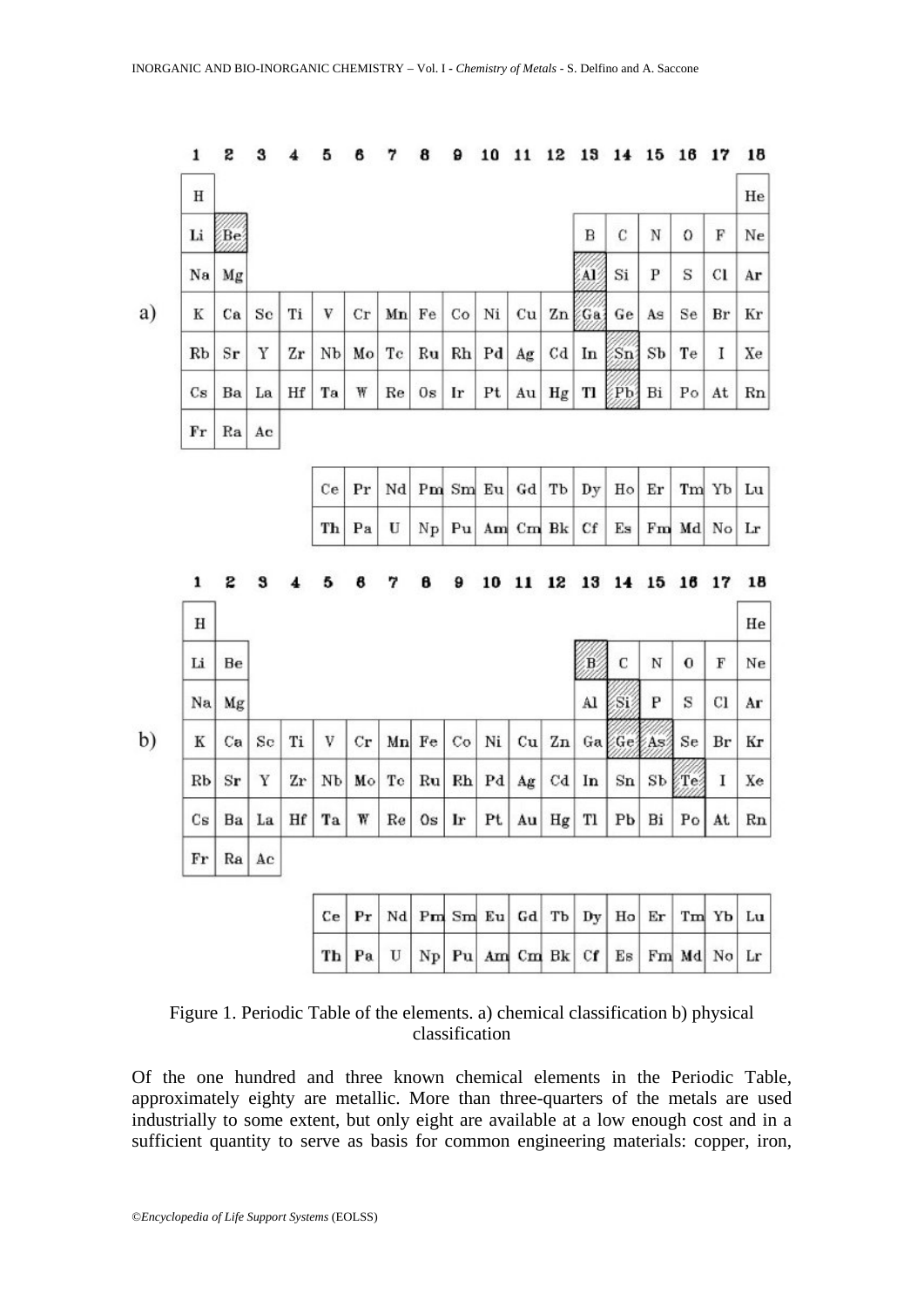lead and tin, used for thousands of years in various metallic forms, and aluminum, magnesium, nickel and zinc, relatively new additions.

Metals present physical properties that vary significantly with the position of the metal in the Periodic Table. Metals have variable densities, from 0.534 for Li to 22.48 g/cm<sup>3</sup> for Os; their melting point temperatures, at ambient pressure, vary from -38.8°C for Hg, the only liquid metal at ambient temperature, to 3422°C for W. The hardness of the metals may vary widely, going from soft metals such as Li, Na and Pb, to hard metals like W etc. Some metals have considerable vapor pressure at temperatures inferior to boiling T, a factor that must be kept into consideration during the various metallurgical operations. Metals are non-transparent solids, which display a particular luster; their color does not vary much going from Pb and Zn bluish gray to Ag white, with the only exception of two colored metals: Au and Cu.Ductility and malleability are typical of metals as opposed to other solid's fragility (ionic solids). Metals can withstand considerable permanent deformations before reaching the breaking point; they can be reduced into thin threads (ductility) and into thin foils (malleability).

Several metals can be classified in function of their properties and applications:

als as opposed to other solid's fragility (ionic solids). Met<br>is derable permanent deformations before reaching the breaking<br>cced into thin threads (ductility) and into thin foils (malleability).<br>eral metals can be classif opposed to other solid's fragility (ionic solids). Metals can wish<br>the permanent deformations before reaching the breaking point; they can<br>be bermanent deformations before reaching the breaking point; they can<br>o thin threa Light metals Li, Be, Mg, Al, Ti (used in light alloys); refractory metals Zr, Hf, V, Nb, Ta, Mo, W, Re (high melting points); soft solder metals Ga, In, Sn, Pb, Sb, Bi; ferrous alloy metals Ti, V, Nb, Cr, Mo, W, Mn; precious metals Ru, Os, Rh, Ir, Pd, Pt, Ag, Au. The precious metal family has a somewhat greater permanence than the other metals because they resist the action of many chemicals and hence are used as jewelry and monetary standards. Ag and Au together with Cu are also called coinage metals, because of their extensive use in coins and medals.

# **2. Structural and Physical Properties of Metals**

The reason why metals and their alloys differ so greatly from other elements and more generally from non metallic solids depends on their characteristic metallic bond which is at the basis of their structure. Beyond the physical and chemical definition of metals given in the introduction, it is the presence of a metallic bond that characterizes and defines metallic solids.

In the solid state all metallic materials are crystalline. Each grain of a metal is made up of a three-dimensional array of atoms comprising of what is called a space lattice. When free, or as separate entities with no neighbors, each of these atoms is composed of a nucleus made of protons (positively charged particles) and neutrons (uncharged particles), outside of which are electrons (negatively charged particles), each of which acts as though it were spinning about an axis through itself. The electrons exist, statistically, at various energy levels with respect to the nucleus, some of them being tightly bound to an individual atom while others apparently are relatively free to move throughout the crystal as a whole. Metals can be considered conveniently as an array of positive ions through which free electrons are in motion.

The engineering characteristics of metallic materials are determined either by the nature and conditions of the crystals or by the manner in which they are aggregated into larger masses.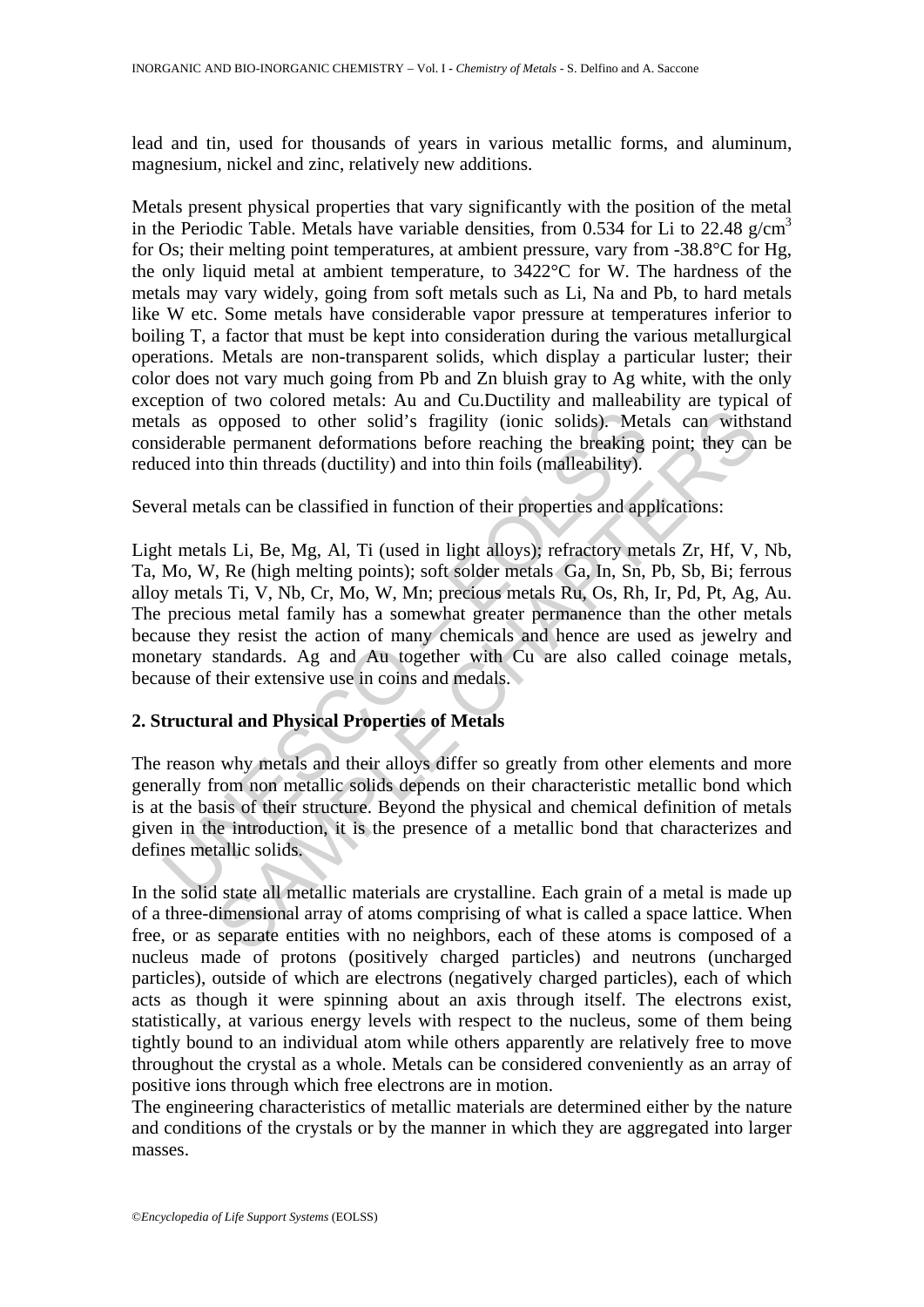The accepted theories of metallic bonding describe the delocalization process in terms of the creation of bands of energy levels, representing "molecular orbitals" over the entire metal crystal. In molecular orbital theory, the interaction of an atomic orbital of one atom with that of a second atom generates two new molecular orbitals. Interactions of N atomic orbitals in a metal will similarly produce N molecular orbitals. The difference between highest and lowest molecular orbital energy is the width of this band, depending only on the type of orbitals, not on their numbers. Certain gaps in the band may occur, however, where energy levels are forbidden, as determined by the wave characteristics of an electron moving in the periodic field produced by the lattice of positive ions. Then, if the lower part of a band (the valence band) is filled to capacity with electrons, electrical conduction cannot occur. Incompletely filled bands permit electrons to be promoted to the upper levels of the band (conduction band) and then conduct a current. If the conduction band is separated from the valence band by only a narrow gap or if they overlap the solid is a conductor.

In metals the valence band is only partially full (in Cu, for example, 4s electrons fill only half of the external s band, because there is only one 4s electron per atom). More details on this argument are reported in *High Temperature Materials and Solid State Chemistry*.

Since electrons in metals can, to a certain extent, be promoted to upper levels by absorbing any quantity of energy and not only a moderate amount implying a selective absorption, the result is the characteristic metallic luster, ascribable to the fact that metals absorb all incident radiations of the visible spectrum and then release them in all directions.

The physical properties of metals, in general, are controlled by the geometrical arrangement of the atoms relative to each other.

duct a current. If the conduction band is separated from the valent<br>ow gap or if they overlap the solid is a conductor.<br>
metals the valence band is only partially full (in Cu, for example half of the external s band, becau current. If the conduction band is separated from the valence band by on<br>or if they overlap the solid is a conductor.<br>the valence band is only partially full (in Cu, for example, 4s electrons<br>f the external s band, because The regular arrangement of metal atoms in the solid state can be represented ideally as a space lattice. In general the metallic space lattices are highly symmetrical, although in some case, for instance for manganese, tin and plutonium they are complex and of lower symmetry. Because of the type of bonding in metals in which there is no direct linkage, each atom tries to surround itself with as many other atoms as possible. This leads to structures which are face-centered cubic (fcc), hexagonal close-packed (hcp) or bodycentered cubic (bcc); about seventy percent of the metallic elements crystallize in these structures. The fcc and hcp structures represent alternate methods for close packing of spheres. There is a great deal of similarity also between the hcp, fcc and bcc structures, and in some cases, depending on the temperature, an element may allotropically change from one form to another.

The body-centered cubic lattice (bcc) results when two simple cubic lattices are so arranged that the corners of one fall exactly in the centers of the cubes of the other. Each cube now contains two atoms, one in the center and one from the simple cubic structure (eight corners with one-eight of an atom each) (See Figure 2a). At room temperature many of the stronger common metals (V, Nb, Ta, Cr, Mo, W, Fe) crystallize in this lattice. Also the alkali metals (Li, Na, K, Rb, Cs) are all bcc.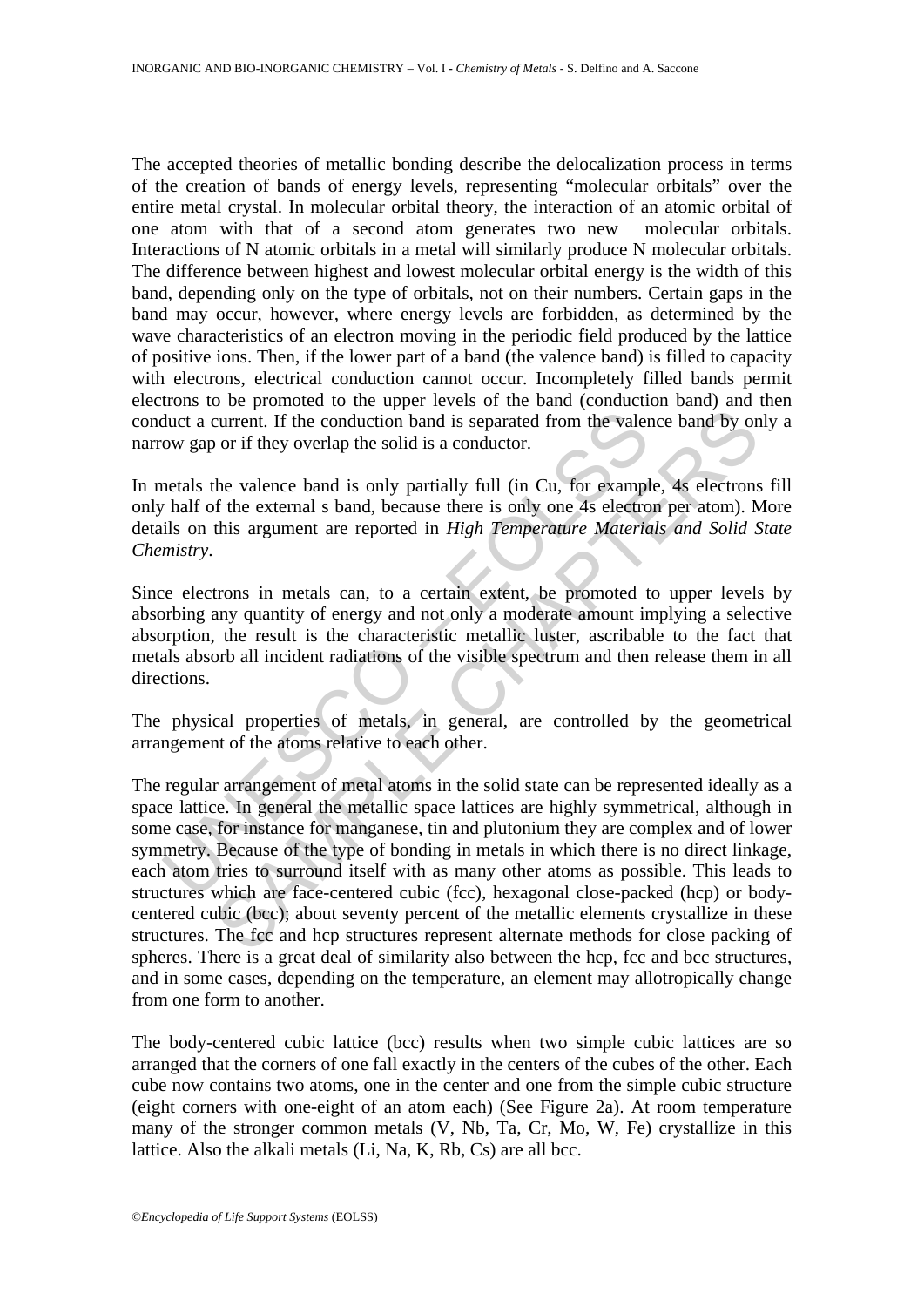The face-centered cubic lattice results when an atom is placed in the center of each face of a simple cubic lattice. The unit cube now contains four atoms (one from the simple cubic lattice and one-half of an atom from each of the six faces of the cube) (See Figure 2b). At room temperature, many of the more ductile metals such as Cu, Ag, Au, Al, Pb crystallize in this type of space lattice.

The close-packed hexagonal lattice results when six atoms are placed in the hexagonal unit cell (namely one-sixth from each of the six corners of the basal faces, one-half from the centers of each of these basal faces and three atoms in the interior of the unit cell (See Figure 2c). At room temperature some of the more common metals crystallizing in this lattice are Mg, Ti, Os, Co, Zn, Cd. Mercury, when solid, also crystallizes in this lattice.



Figure 2. Typical metallic lattices. a) body-centered cubic (bcc) b) face-centered cubic (fcc) c) hexagonal close-packed (hcp)

The atom arrangements in the fcc and hcp lattices represent the two ways in which spheres of equal radii can be packed together most closely. For close packing a layer of spheres can be arranged in only one way, in which each sphere is in contact with six neighbors (layer A). A second layer (B) can be arranged on top of the first, again in only one way if close packing is to be preserved. There are two possible ways to adding the third layer, both preserving close packing: either directly above the first layer or in a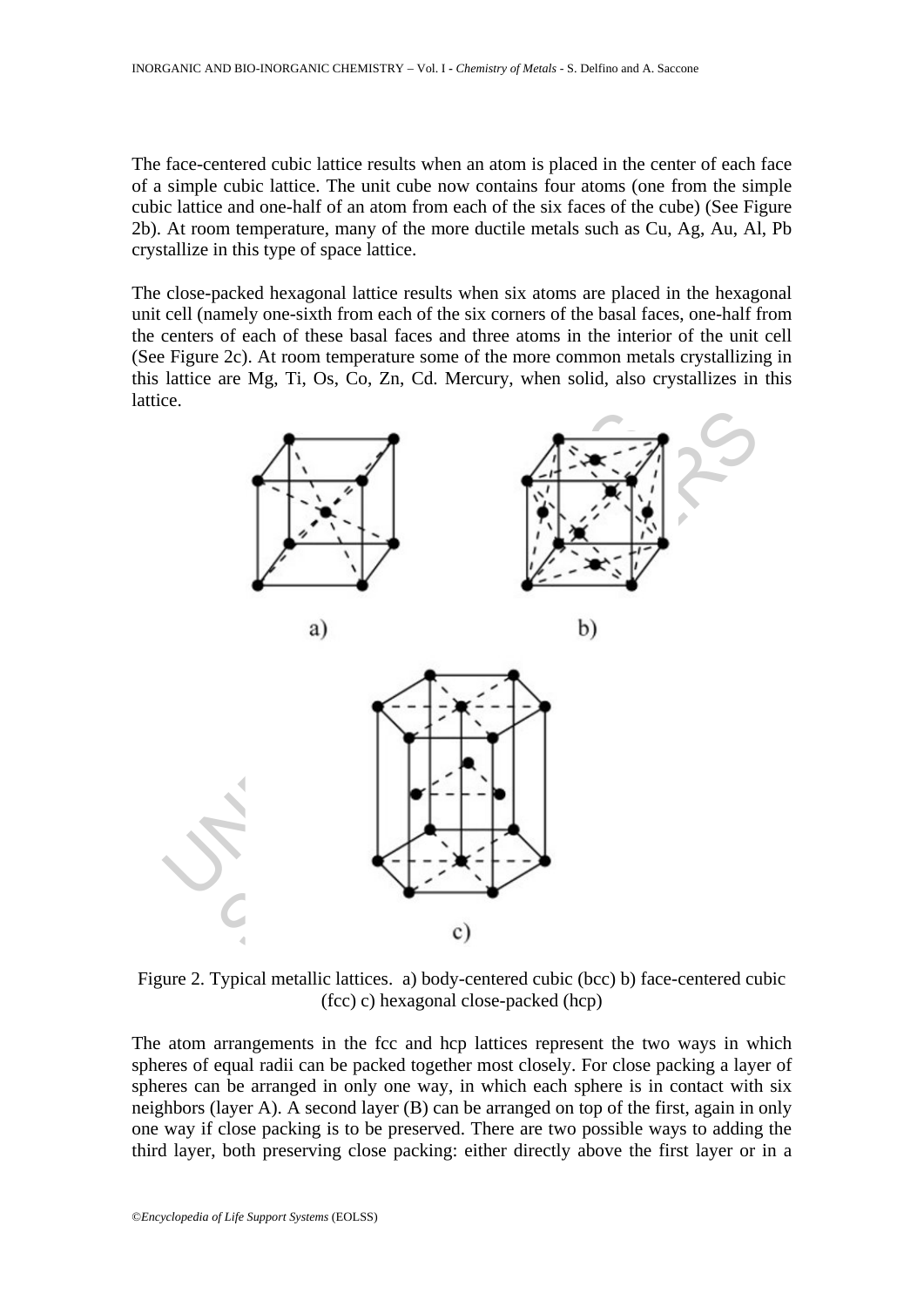third position (C). The first case gives a repetition in an ABABAB... arrangement, giving rise to the hexagonal close-packed structure (for instance Mg-type), the second case gives an ABCABC… repetition giving rise to the face centered cubic close packed structure (for instance Cu-type) (See Figure 3).



Figure 3. Arrangement of layers in close packed lattices. Left: hexagonal close packing. Right: cubic close packing.

The coordination number of an atom (CN) indicates the number of equidistant near neighbors that an atom has in a given crystal structure: CN is 12 in the fcc and hcp lattices, 8 in the bcc lattice.

A<br>
A B<br>
A<br>
Rure 3. Arrangement of layers in close packed lattices, Left: hexage<br>
Right: cubic close packing.<br>
Coordination number of an atom (CN) indicates the number choses that an atom has in a given crystal structure: C A B A a B C<br>
Arrangement of layers in close packed lattices. Left: hexagonal close pack<br>
mation number of an atom (CN) indicates the number of equidistant<br>
that an atom has in a given crystal structure; CN is 12 in the fcc In the closest packing of equal spheres (fcc and hcp lattices) there are, among the spheres, two kinds of interstices: tetrahedral holes (smallest holes) and octahedral holes. An atom inserted in a tetrahedral hole has four neighbor spheres at the corners of a regular tetrahedron; an atom inserted in an octahedral hole is surrounded by six neighbor spheres at the corners of a regular octahedron (See Figure 4). There are as many octahedral sites as there are spheres and twice as many tetrahedral sites as spheres.



Figure 4. Interstices in close-packed lattices: tetrahedral (T) and octahedral (O) holes As an example, the lateral view of the stackings of the layers in hexagonal close-packed (Mg) and face-centered cubic (Cu) structures are reported in Figure 5.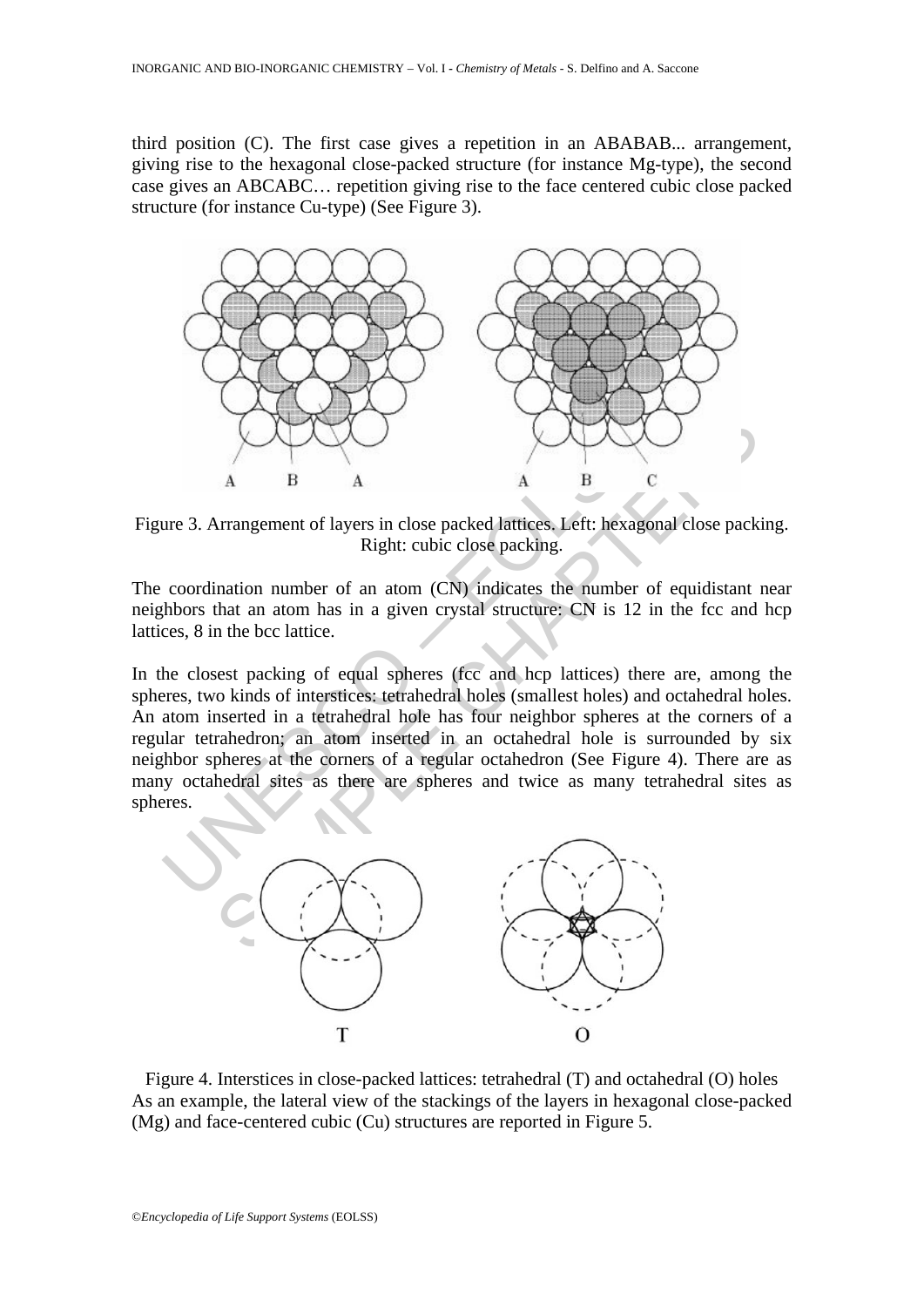

Figure 5. Stacking of layers in close-packed structures a) Mg (...ABABAB...) b) Cu (...ABCABC...)

The structures of a number of metals deviate markedly from close packing. Bi, Sb, Ga have an atomic arrangement with rhombohedral symmetry, rather than a cubic structure. These metals have so-called open structures, meaning that there is a substantial amount of empty space surrounding each atom, considered as a hard sphere. It is interesting to notice that these metals decrease in volume when they melt, whereas most metals have a greater specific volume in the liquid state than in the solid state.

Many metals, particularly among the elements in the transition series of the Periodic Table have two or more crystalline forms. These forms are called allotropic forms (polymorphism). Iron is bcc at temperatures ranging up to 912°C, but at this temperature it undergoes an allotropic transformation and becomes fcc. The fcc phase is stable up to 1394°C at which temperature it transforms back to the bcc structure which it then retains up to the melting point. An interesting example of allotropy is known for tin; at  $25^{\circ}\text{C}$  β -Sn (white tin, body centered tetragonal structure) is the thermodynamically stable allotrope, but lowering the temperature to 13°C results in a slow transition to  $\alpha$ -Sn (grey tin). During the  $\beta \Rightarrow \alpha$  transition the coordination number decreases to 4, because  $\alpha$  -Sn adopts a diamond type lattice, losing the metallic properties. The density of Sn decreases from 7.31 to 5.75 g cm<sup>-3</sup>, whereas an increase in density is more usual in going from a higher to a lower temperature allotrope.

The structures described refer to perfect crystals. The presence of imperfections, such as lattice vacancies, interstitial or substitutional atoms, and dislocations constitutes a departure from the ideal structure.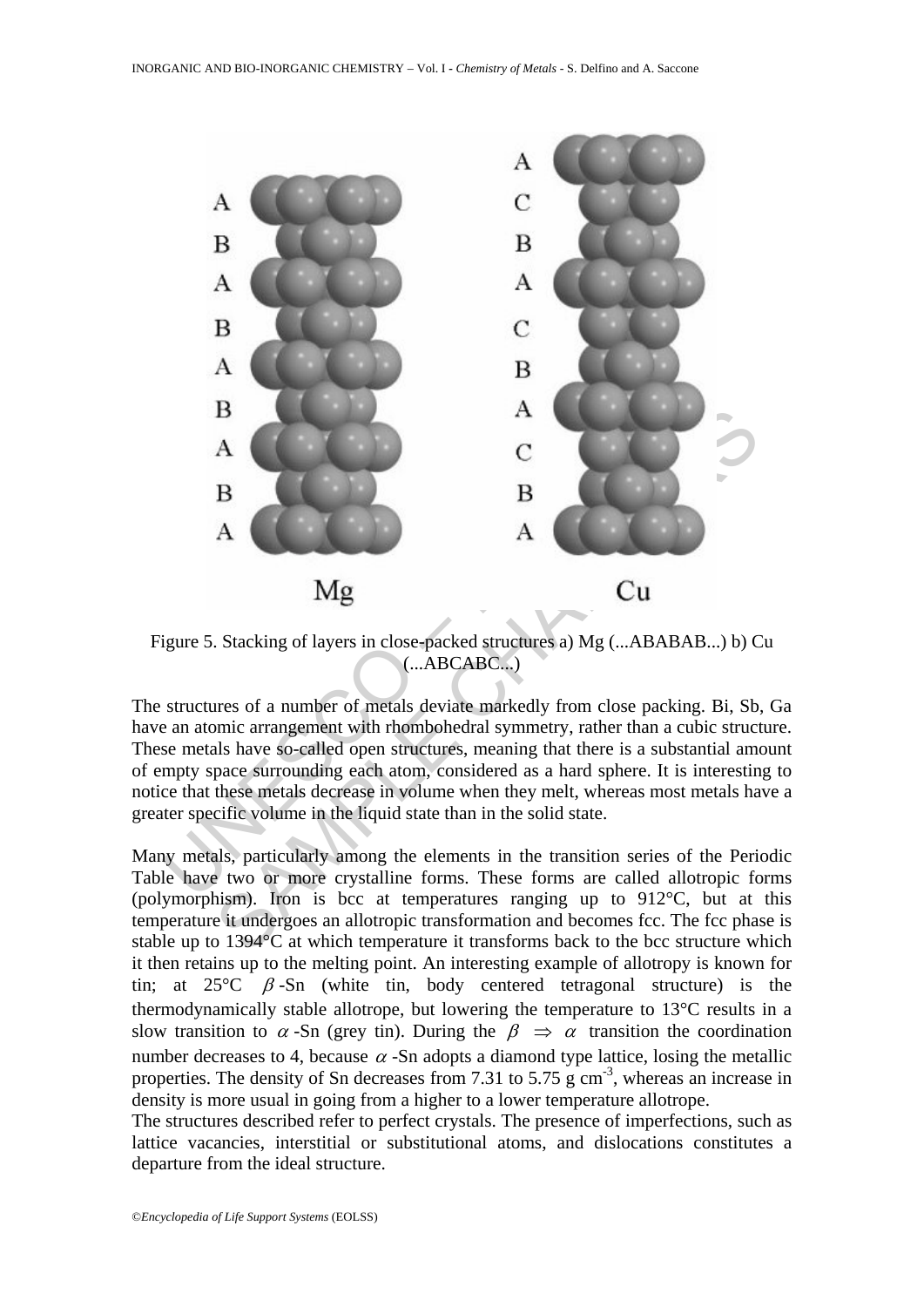The physical properties of metals can be differentiated in two classes: structureinsensitive, characteristic of the perfect crystal, and structure sensitive depending upon departures of the structure from perfection. The structure-insensitive properties are welldefined properties of a metallic phase, whereas the structure-sensitive properties are dependent not only on the composition and crystal structure of the materials but also on structural details (microstructure) that depend upon the previous history of the sample. Thus the structure-sensitive properties are properties of a particular sample of a material, while the structure-insensitive properties relate to the material. Different samples of the same material have essentially identical structure-insensitive properties, but the structure-sensitive properties are identical only when the previous treatment has been equivalent. Examples of structure-insensitive properties are: density, elastic behavior, melting point, specific heat, thermal expansion, thermal conductivity, resistivity, electrochemical potential, reflectivity. Among these peculiar properties of metals are electric conductivity, which decreases with the temperature increase, and thermal conductivity.

Strivity, electrochemical potential, reflectivity. Among these pectals are electric conductivity, which decreases with the temperal conductivity.<br>
Some the structure-sensitive properties examples are fracture streme and co electrochemical potential, reflectivity. Among these peculiar properties<br>electrochemical potential, reflectivity. Among these peculiar properties<br>electric conductivity, which decreases with the temperature increase,<br>ductiv Among the structure-sensitive properties examples are fracture strength and plasticity. In particular the application of a stress to a metal may cause any of the following changes: a) elastic deformation, in which the strain appears and disappears simultaneously with the application and the removal of the stress; b) anelastic deformation, in which the strain reaches its maximum value after the stress has reached its maximum peak and in which the strain disappears after the removal of the stress; c) plastic deformation, in which the strain occurs simultaneously with the application of the stress but does not vanish if the stress is removed; d) creep, in which non recoverable strain occurs while the stress is held at a fixed value; e) fracture, in which physical separation takes place. These processes do not necessarily occur separately. Of these processes, only the first (elastic behavior) is structure-insensitive; the other four processes are structure-sensitive and must be considered in relation to crystals that are imperfect.

TO ACCESS ALL THE **44 PAGES** OF THIS CHAPTER, Visit: http://www.eolss.net/Eolss-sampleAllChapter.aspx

### **Bibliography**

- - -

ASM Handbook (1990) *Properties and Selection: Nonferrous Alloys and Special-Purpose Materials,* Vol. 2, ASM International. [Nonferrous alloys, superconducting materials, pure metals and materials for special applications are described].

Bianconi A. Agrestini S., Metallo C., Filippi M., Simonelli L., Campi G., Liarokapis E., De Negri S., Giovannini M., Saccone A.Latini A., Sanipoli C. (2004) Substitution of Sc for Mg in  $MgB<sub>2</sub>$ : effects on the  $T_c$  and Kohn anomaly. *Phys. Review B* **70**. [Chemical substitution in MgB<sub>2</sub> in order to enhance  $T_c$ ].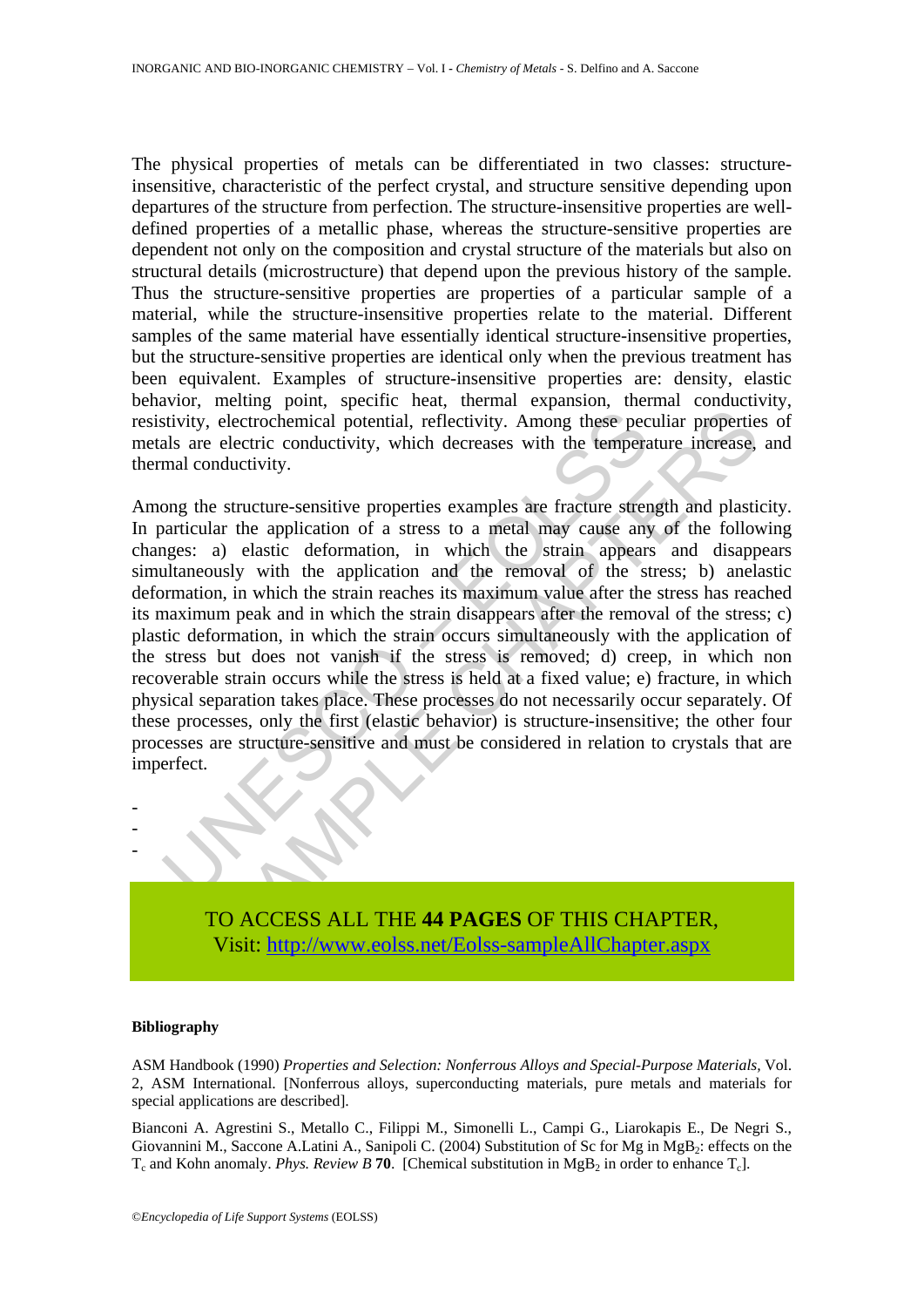Bose A., Rabin B.H., German R.M. (1988). Reactive sintering nickel-aluminide to near full density. *Powder Metall. Int.* **25**, 25-30. [Synthesis of nickel-aluminides].

Buehler W.J., Gilfrich J.V., Wiley R.C. (1963). Effect of low-temperature phase changes on the mechanical properties of alloys near composition TiNi. *J. Appl. Phys.* **34**, 1475-1477. [Superelasticity of NiTi intermetallic compound (alloy known as NITINOL) is reported].

Chang L.C., Read T.A. (1951). Plastic deformation and diffusionless phase changes in metals – The goldcadmium beta phase. *Trans. AIME* **189**, 47-52. [Shape memory transformation in AuCd].

Chang Y.A. (2006). Phase diagram calculations in teaching, research and industry. *Metall. Mater. Trans. B* **37B**, 7-39. [Recent review on phase diagrams calculation].

Clark A.E., Teter J.P., McMasters O.D. (1988). Magnetostriction ``jumps'' in twinned Tb<sub>0.3</sub>Dy<sub>0.7</sub>Fe<sub>1.9</sub>. *J. Appl. Phys.* **63**, 3910-3912. [Magnetostriction of Terfenol-D].

Daams J.L.C., Villars P., Van Vucht J.H.N. (1991). *Atlas of Crystal Structure Types for Intermetallic Phases,* **1-4**. ASM International. [Crystal structures types of intermetallic phases are reported].

Dahms M., Seeger J., Smarsly W., Wildhagen B. (1991). Titanium-aluminides by hot isostatic pressing of cold extruded titanium-aluminium powder mixtures. *ISIJ Int.* **31**, 1093-1099. [Synthesis of titaniumaluminides].

Ferro R., Saccone A., (1996). Structure of intermetallic compounds and phases in *Physical Metallurgy*, Cahn R.W., Haasen P. (Eds.) Vol. 1, 4<sup>th</sup> revised and enhanced edition. Amsterdam, North-Holland, p.205-369. [Crystal structures of intermetallic phases].

Habashi F. (1997). Handbook of Extractive Metallurgy, Vol. 1-4. W einheim, Wiley-VCH. [Properties and extraction technology of metals are systematically described].

Hahn M. (2005). *International Tables for Crystallography*. 5<sup>th</sup> edition. Published for International Union of Crystallography. Berlin, Springer-Verlag. [This book treats the symmetries for one-, two- a threedimensional groups and the point groups in direct space].

Hardy G. F., Hulm J.K. (1953). Superconducting silicides and germanides. *Phys. Rev.* **89**, 884. [Discovery of the first B-W superconductor  $V_3Si (T_c = 17 K)$ ].

ms M., Seeger J., Smarsly W., Wildhagen B. (1991). Titanium-aluminides by bextruded titanium-aluminium powder mixtures. *ISIJ Int*. **31**, 1093-1099. [tinides].<br>
inides]. R., Saccone A., (1996). Structure of intermetallic Every means are enoughly by the dialogue of the mean and probability of mean and probability of this phases. Cleveland (1991). Trianium-aluminides by hot isostafic presside dianium-aluminium powder mixtures. *ISIJ Int.* 3 Hume-Rothery J. (1967) Factors affecting the stability of metallic phases in *Phase Stability in Metals and Alloys*. Rudman P.S., Stringer J., Jaffee R.I. Eds.. New York, McGraw-Hill Book Company, p. 3-83. [The factors affecting the stability of metallic structures are outlined].

Kanatzidis M.G., Pöttgen R., Jeitschko W. (2005). The metal flux: a preparative tool for the exploration of intermetallic compounds. *Angew. Chem. Int. Ed.* **44**, 6996-7023. [This review highlights the use of liquid metals as exotic and powerful solvents (i.e. fluxes) for the synthesis of intermetallic compounds].

Kim Y.K., Baugh D.A., Shuh D.K., Williams R.S., Sadwick L.P., Wang K.L. (1990). Structural and chemical stability of thin films of Pt-Ga intermetallic compounds of GaAs(001). *J. Mater. Res.* **5**, 2139. [Synthesis by PVD of PtGa<sub>2</sub>, PtGa and Pt<sub>2</sub>Ga intermetallic compounds is reported].

Laves F. (1956). *Theory of Alloy Phases*.. Cleveland (USA) Amer. Soc. Met.. [Structures of Laves intermetallic phases].

Lee J., Reif R. (1991). Selective deposition of TiSi<sub>2</sub> on oxide patterned wafers using low-pressure chemical vapor-deposition. *J. Electron Mater.* **20**, 331-337 [Synthesis of Si intermetallic compounds by CVD is reported].

Levinski Y. (1997). *Pressure Dependent Phase Diagrams of Binary Alloys.* Effenberg G., Ilenko S. (Eds.). Ohio, ASM Materials Park and Stuttgart, Germany, MSI. [Handbook collecting pressure– temperature diagrams for binary systems].

Massalski T.B., Okamoto H., Subramanian P.R., Kacprzak L. Eds. (1990). *Binary Alloy Phase Diagrams* **1-3**. Second edition. ASM International. [Collection of binary phase diagrams of metals].

Nagamatsu J., Nakagawa N, Muranaka T., Zenitani Y., Akimitsu J. (2001). Superconductivity at 39 K in magnesium diboride. *Nature* **410**, 63-64. [Here is reported the discovery of bulk superconductivity in magnesium diboride  $MgB<sub>2</sub>$ ].